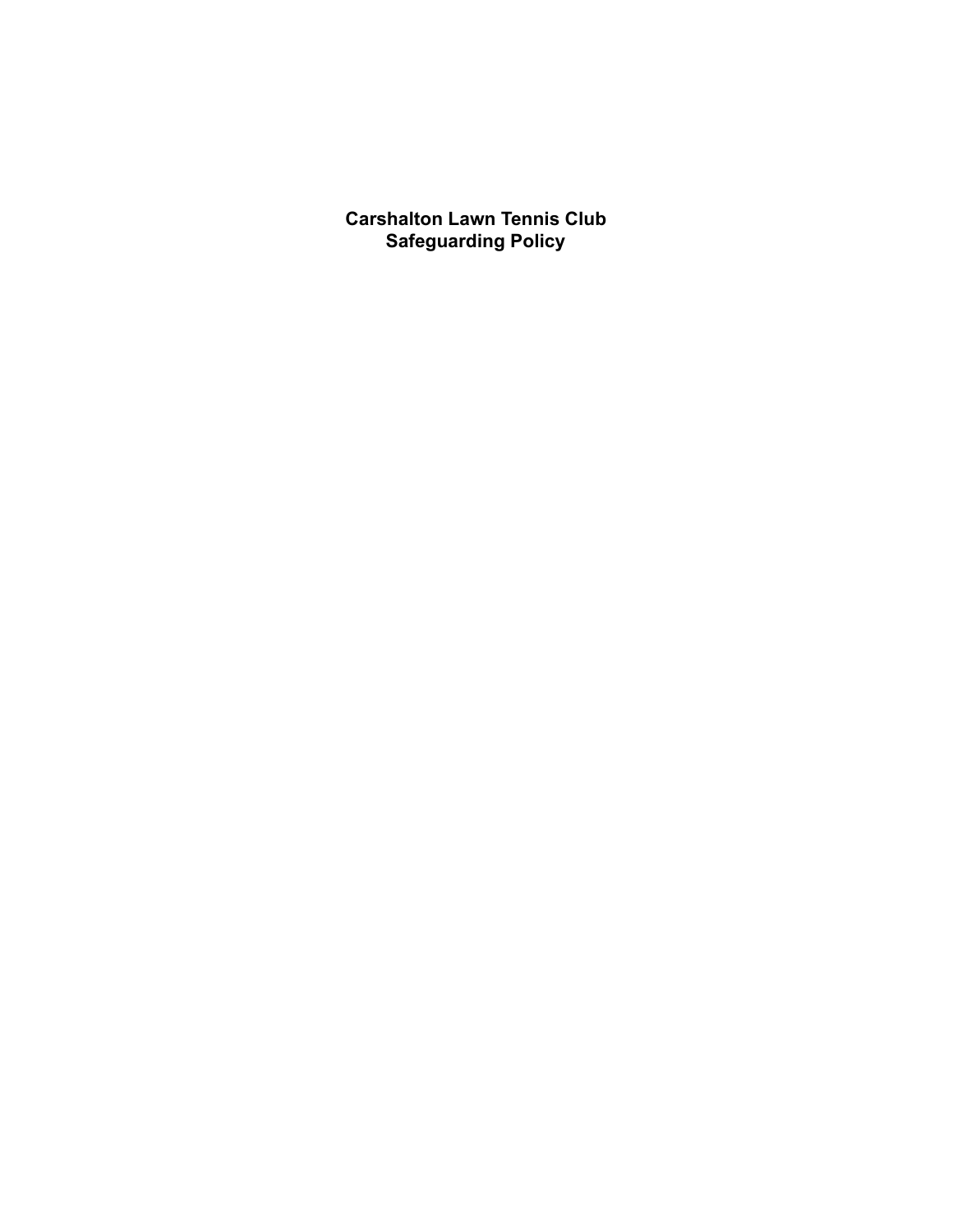# **Reporting a Safeguarding Concern within the Tennis Environment**

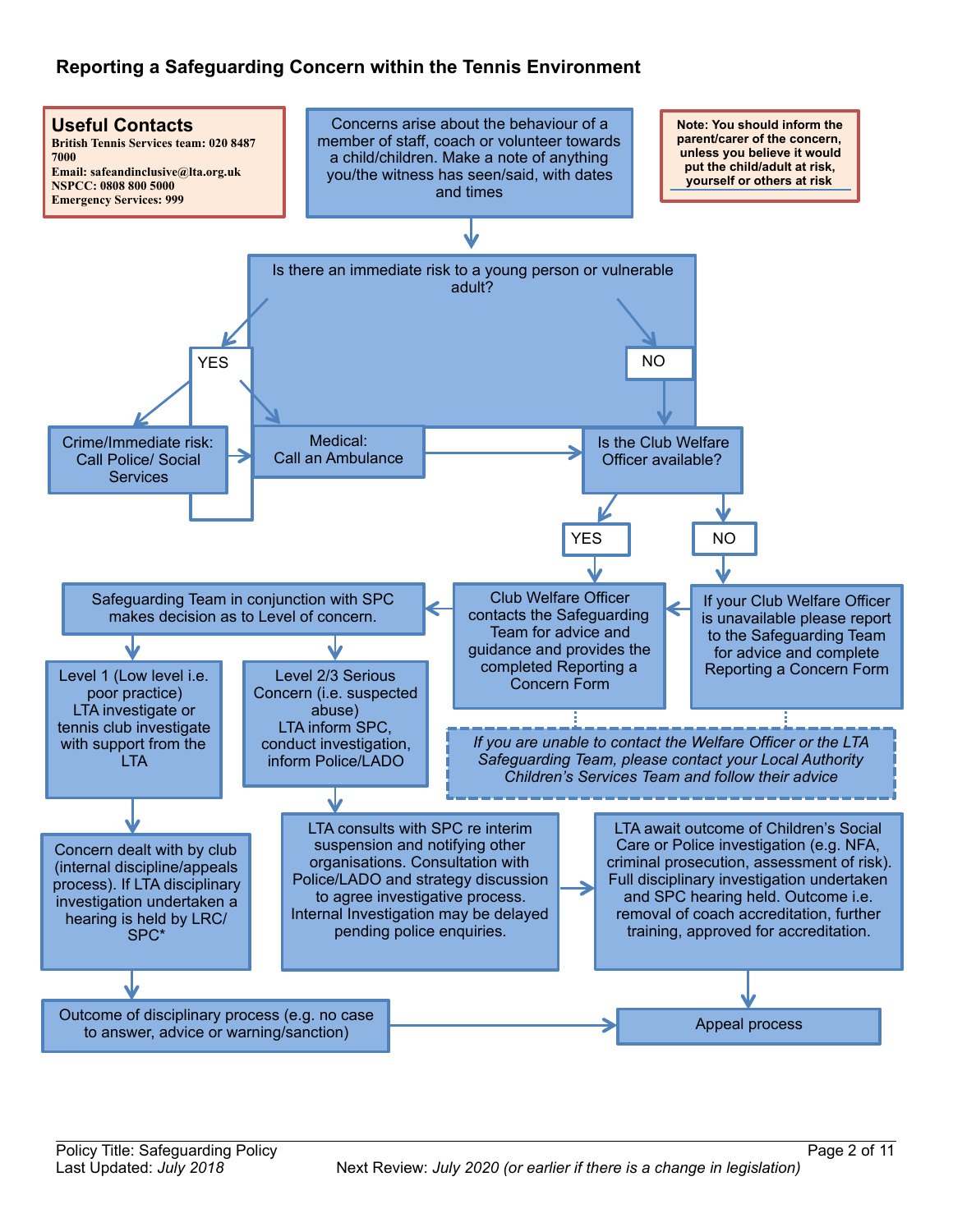#### **\*SPC – Safeguarding and Protection Committee \*LRC – Licensing and Registration Committee Safeguarding Policy**

#### **1. Policy statement**

The Carshalton Lawn Tennis Club is committed to prioritising the well-being of all children and adults at risk, promoting safeguarding in our club at all times, including all programmes and events we run. This Policy strives to minimise risk, deliver a positive tennis experience for everyone and respond appropriately to all safeguarding concerns/disclosures.

### 2. **Use of terminology**

**Child:** a person under the age of eighteen years.

Note that some legislation in Scotland defines a child as a person under sixteen years old. However, where there is any safeguarding concern, anyone under the age of 18 is regarded as a child unless advised otherwise by the LTA Safeguarding Team.

**Adult at risk of abuse or neglect:** a person aged eighteen years or over who is, or may be, in need of community care services by reason of disability, age or illness; and is, or may be, unable to take care of, or unable to protect him or herself against abuse or neglect.

**Safeguarding children:** protecting children from abuse and neglect, preventing the impairment of children's health or development, ensuring that they grow up in circumstances consistent with the provision of safe and effective care, and acting to enable all children to have the best life chances.

**Safeguarding adults at risk:** protecting adults from abuse and/or neglect. Enabling adults to maintain control over their lives and make informed choices without coercion. Empowering adults at risk, consulting them before acting, unless someone lacks the capacity to decide, or their mental health poses a risk to their own or someone else's safety, in which case, always acting in his or her best interests.

*(See appendix A for full glossary of terms)*.

# **3. Scope**

This Policy is applicable to all staff, volunteers, committee members, coaches and club members It is in line with national legislation and applicable across the UK.

Advice, guidance and support is available from the LTA Safeguarding Team.

#### **4. Responsibility for the implementation of the Safeguarding Policy, Code of Conduct and Reporting Procedure**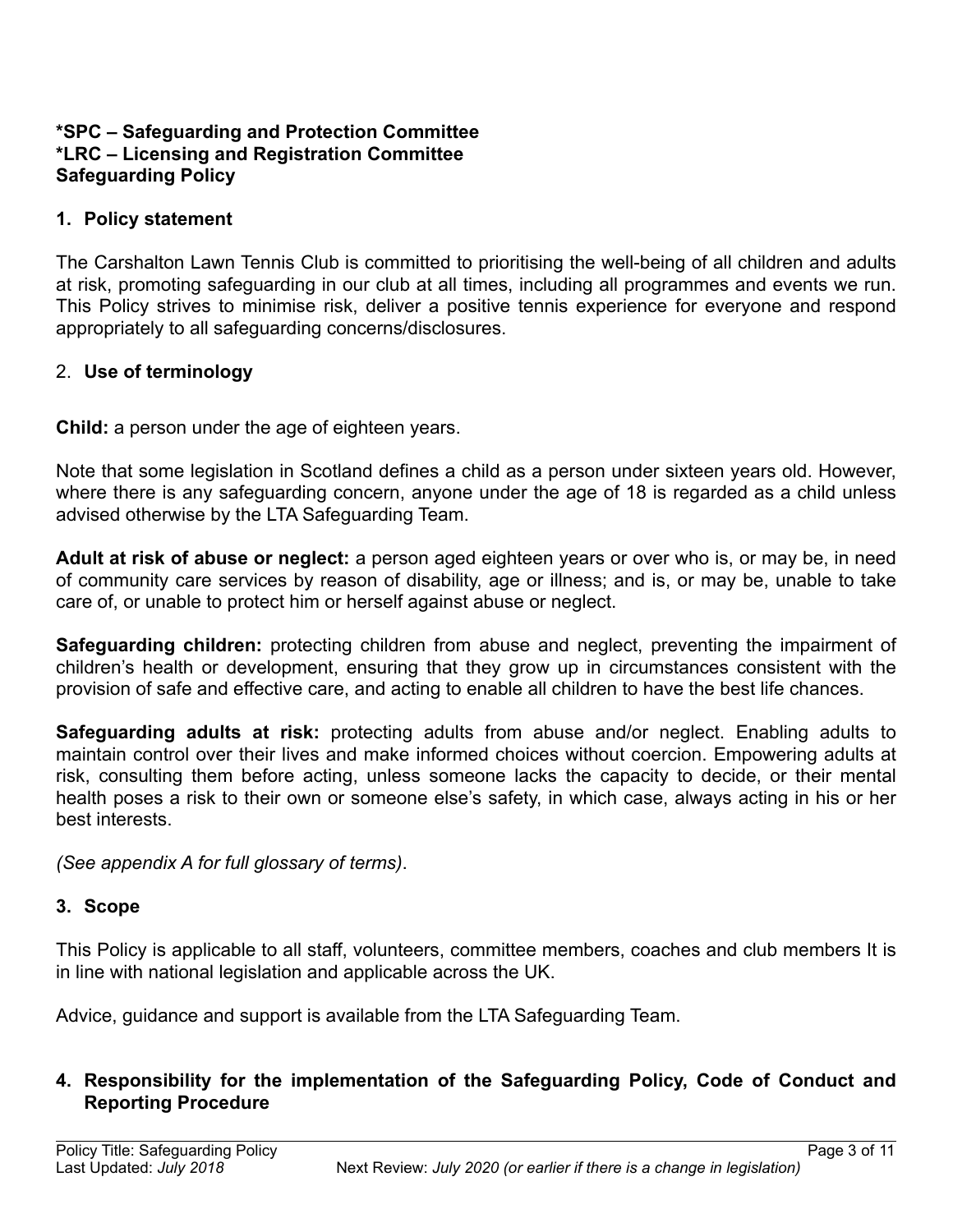#### **SAFEGUARDING IS EVERYONE'S RESPONSIBILITY: NOT RESPONDING TO A SAFEGUARDING CONCERN IS NOT AN OPTION.**

- Our club's committee has overall accountability for this Policy and its implementation
- Our club Welfare Officer *Eileen Nutting she* is responsible for updating this Policy in line with legislative and club developments
- All individuals involved in/present at the club are required to adhere to the Policy and Code of **Conduct**
- The LTA Safeguarding Team and Tennis Scotland, Tennis Wales and Tennis Foundation Safeguarding Leads can offer support to help clubs proactively safeguard.

### **Where there is a safeguarding concern/disclosure:**

- The individual who is told about, hears, or is made aware of the concern/disclosure is responsible for following the Reporting a Safeguarding Concern Procedure. Unless someone is in immediate danger, they should inform their club Welfare Officer, LTA Safeguarding Team or National Safeguarding Lead.
- The club Welfare Officer and Safeguarding Leads are responsible for reporting safeguarding concerns to the LTA Safe Safeguarding Team.
- The LTA Safeguarding Team is responsible for assessing all safeguarding concern/disclosures that are reported to them and working with the club Welfare Officer and national Safeguarding Leads to follow up as appropriate on a case-by-case basis, prioritising the well-being of the child/ adult at risk at all times. Dependent on the concern/disclosure, a referral may be made to:
	- o The police in an emergency (999);
	- o Local Authority Children's Services *London Borough of Sutton*

If you are concerned about a child, contact Sutton's Multi Agency Safeguarding Hub (MASH) tel: 0208 770 6001, and for self-harm or suicide risks, professionals can contact the Single Point of Access (SPA) for Child and Adolescent Mental Health Services (CAMHS) tel: 0203 513 3800.

- $\circ$  Local Authority Adult Services London Borough of Sutton 020 8770 4565
- o Designated Officer (England only) for concerns/disclosures about a member of staff, consultant, coach, official or volunteer
- o Disclosure and Barring Service (or Disclosure Scotland; Adult Social Work Team or Health and Social Service Department (Channel Islands) for concerns/disclosures about a member of staff, consultant, coach, official or volunteer

# 5. **Breaches of the Safeguarding Policy, Code of Conduct and Reporting Procedure**

Breaches of this Policy and/or failure to comply with the outlined responsibilities may result in the following:

- Disciplinary action leading to possible exclusion from the club, dismissal and legal action
- Termination of current and future roles within the club and roles in other clubs, the LTA, Tennis Wales, Tennis Scotland and the Tennis Foundation*.*

Actions taken by players, parents or carers, staff, consultants, volunteers, officials, coaches inside or outside of the club that are seen to contradict this Policy may be considered a violation of this Policy.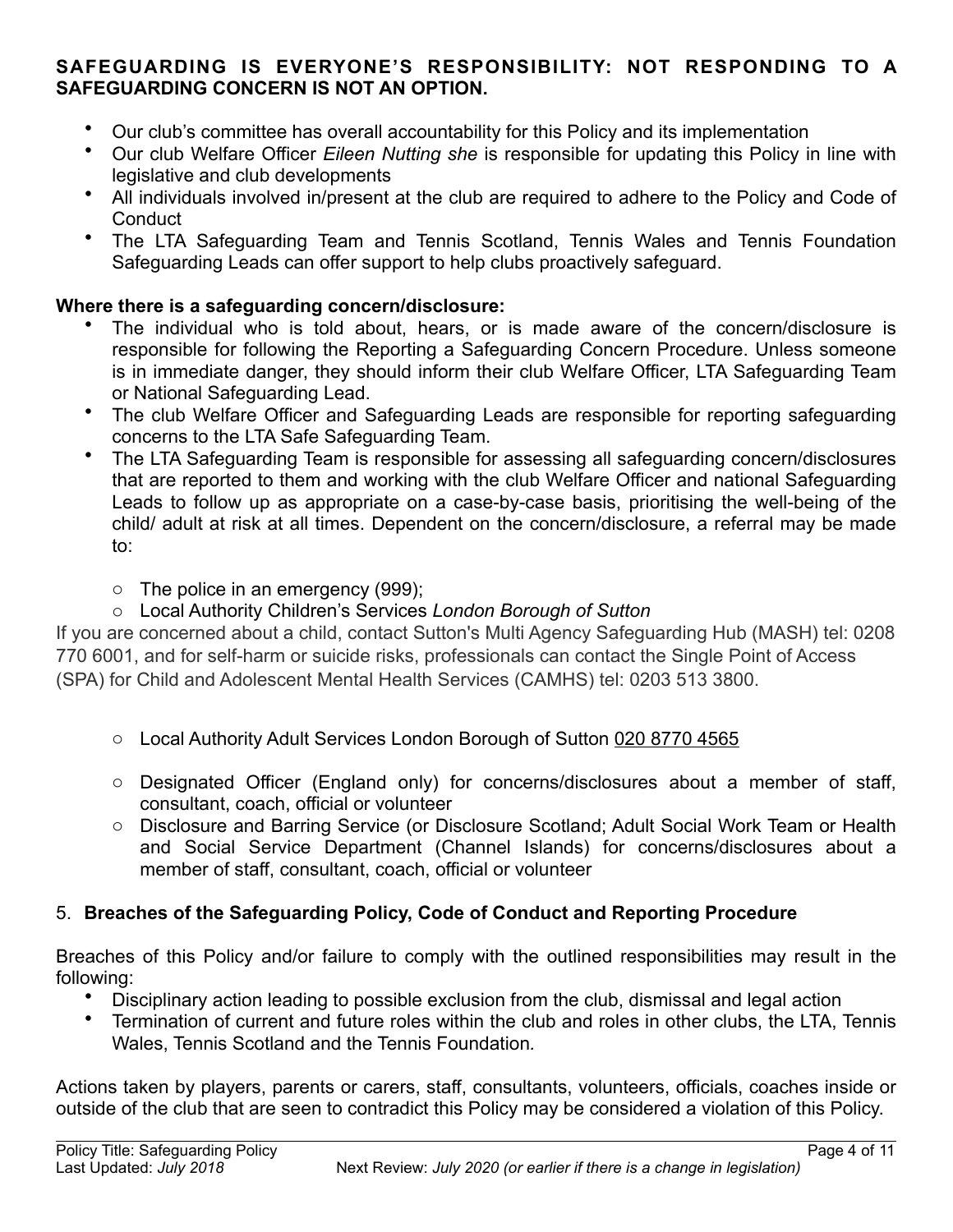Where an appeal is lodged in response to a safeguarding decision made by the club, the individual should adhere to the club's appeal procedure

### **6. Whistleblowing**

Safeguarding children and adults at risk requires everyone to be committed to the highest possible standards of openness, integrity and accountability. As a club, we are committed to encouraging and maintaining a culture where people feel able to raise a genuine safeguarding concern and are confident that it will be taken seriously.

#### **What is whistle blowing?**

In the context of safeguarding, "whistle blowing" is when someone raises a concern about the wellbeing of a child or an adult at risk.

A whistle blower may be:

- a player;
- a volunteer;
- a coach;
- other member of staff;
- an official:
- a parent;
- a member of the public.

#### **How to raise a concern about a child or an adult at risk at the club**

If a child or an adult at risk is in immediate danger or risk of harm, the police should be contacted by calling 999.

Where a child or an adult at risk is not in immediate danger, any concerns about their well-being should be made without delay to the Club Welfare Officer. The Club Welfare Officer will pass the details of the concern on to the LTA Safeguarding Team at the earliest opportunity and the relevant local authority and the police will be contacted, where appropriate.

If, however, the whistle blower does not feel comfortable raising a concern with the Club Welfare Officer, the whistle blower should contact the LTA Safeguarding Team directly on 020 8487 7000, the Local Authority Designated Officer (LADO) or the NSPCC on 0808 800 5000.

The Club Welfare Officer can be contacted by telephone on: *02086431147 0r 07731665277 or by email [eileennutting@hotmail.co.uk](mailto:eileennutting@hotmail.co.uk)*

#### **Information to include when raising a concern**

The whistle blower should provide as much information as possible regarding the incident or circumstance which has given rise to the concern, including:

- their name and contact details (unless they wish to remain anonymous);
- names of individuals involved;
- date, time and location of incident/circumstance; and
- whether any witnesses were present.

# **What happens next?**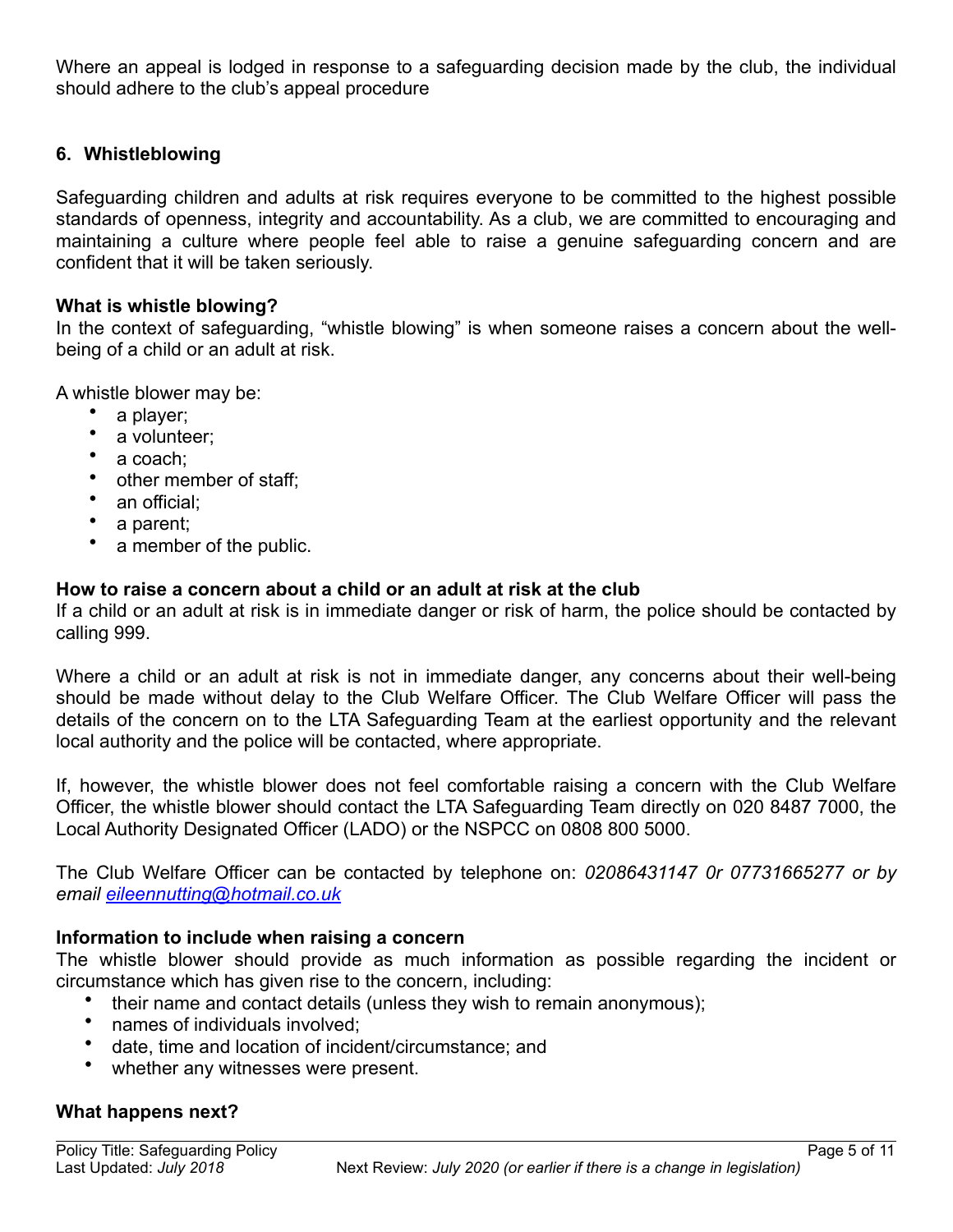All concerns raised by a whistle blower about the well-being of a child or an adult at risk will be taken seriously and every effort will be made to deal with each concern fairly, quickly and proportionately.

If the whistle blower does not believe that the concern has been dealt with appropriately and wishes to speak to someone outside the club or the LTA Safeguarding Team, the NSPCC Whistleblowing advice line should be contacted on 0800 028 0285 or by emailing [help@nspcc.org.uk.](mailto:help@nspcc.org.uk)

# **Support**

The club will not tolerate any harassment, victimisation or unfair treatment of, and will take appropriate action to protect, whistle blowers when they raise a concern in good faith.

# **Codes of Conduct**

# **All members of staff and volunteers agree to:**

- Prioritise the well-being of all children and adults at risk at all times
- Treat all children and adults at risk fairly and with respect
- Be a positive role model. Act with integrity, even when no one is looking
- Help to create a safe and inclusive environment both on and off court
- Not allow any rough or dangerous behaviour, bullying or the use of bad or inappropriate language
- Report all allegations of abuse or poor practice to the club Welfare Officer
- Not use any sanctions that humiliate or harm a child or adult at risk
- Value and celebrate diversity and make all reasonable efforts to meet individual needs
- Keep clear boundaries between professional and personal life, including on social media
- Have the relevant consent from parents/carers, children and adults before taking or using photos and videos
- Refrain from making physical contact with children or adults unless it is necessary as part of an emergency or congratulatory (e.g. handshake / high five)
- Refrain from smoking and consuming alcohol during club activities or coaching sessions
- Ensure roles and responsibilities are clearly outlined and everyone has the required information and training
- Avoid being alone with a child or adult at risk unless there are exceptional circumstances
- Refrain from transporting children or adults at risk, unless this is required as part of a club activity (e.g. away match) and there is another adult in the vehicle
- Not abuse, neglect, harm or discriminate against anyone; or act in a way that may be interpreted as such
- Not have a relationship with anyone under 18 for whom they are coaching or responsible for
- Not to have a relationship with anyone over 18 whilst continuing to coach or be responsible for them

# **All children agree to:**

- Be friendly, supportive and welcoming to other children and adults
- Play fairly and honestly
- Respect club staff, volunteers and Officials and accept their decisions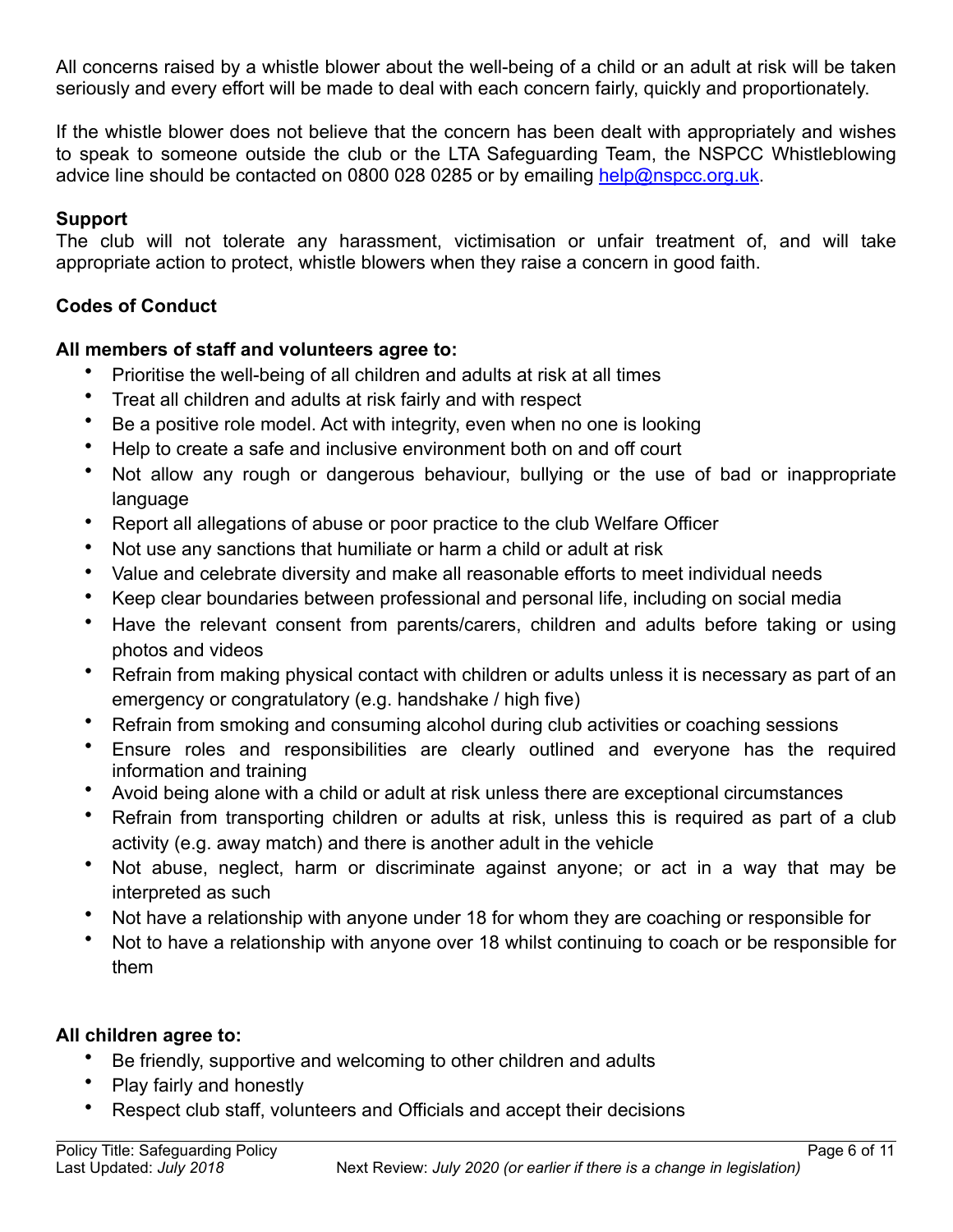- Behave, respect and listen to your coach
- Take care of your equipment and club property
- Respect the rights, dignity and worth of all participants regardless of age, gender, ability, race, culture, religion or sexual identity
- Not use bad, inappropriate or racist language, including on social media
- Not bully, intimidate or harass anyone, including on social media
- Not smoke, drink alcohol or drugs of any kind on club premises or whilst representing the club at competitions or events
- Talk to the club Welfare Officer about any concerns or worries they have about themselves or others

#### **All adults agree to:**

- Positively reinforce your child and show an interest in their tennis
- Use appropriate language at all times
- Be realistic and supportive
- Never ridicule or admonish a child for making a mistake or losing a match
- Treat all children, adults, volunteers, coaches, officials and members of staff with respect
- Behave responsibly at the venue; do not embarrass your child
- Accept the official's decisions and do not go on court or interfere with matches
- Encourage your child to play by the rules, and teach them that they can only do their best
- Deliver and collect your child punctually from the venue
- Ensure your child has appropriate clothing for the weather conditions
- Ensure that your child understands their code of conduct
- Adhere to your venue's safeguarding policy, diversity and inclusion policy, rules and regulations
- Provide emergency contact details and any relevant information about your child including medical history

This Policy is reviewed every two years (or earlier if there is a change in national legislation).

This Policy is recommended for approval by:

| <b>Club Committee Chair John Prince</b>    | Date: 31 <sup>st</sup> July 2018 |
|--------------------------------------------|----------------------------------|
| <b>Club Welfare Officer Eileen Nutting</b> | Date: $31st$ July 2018           |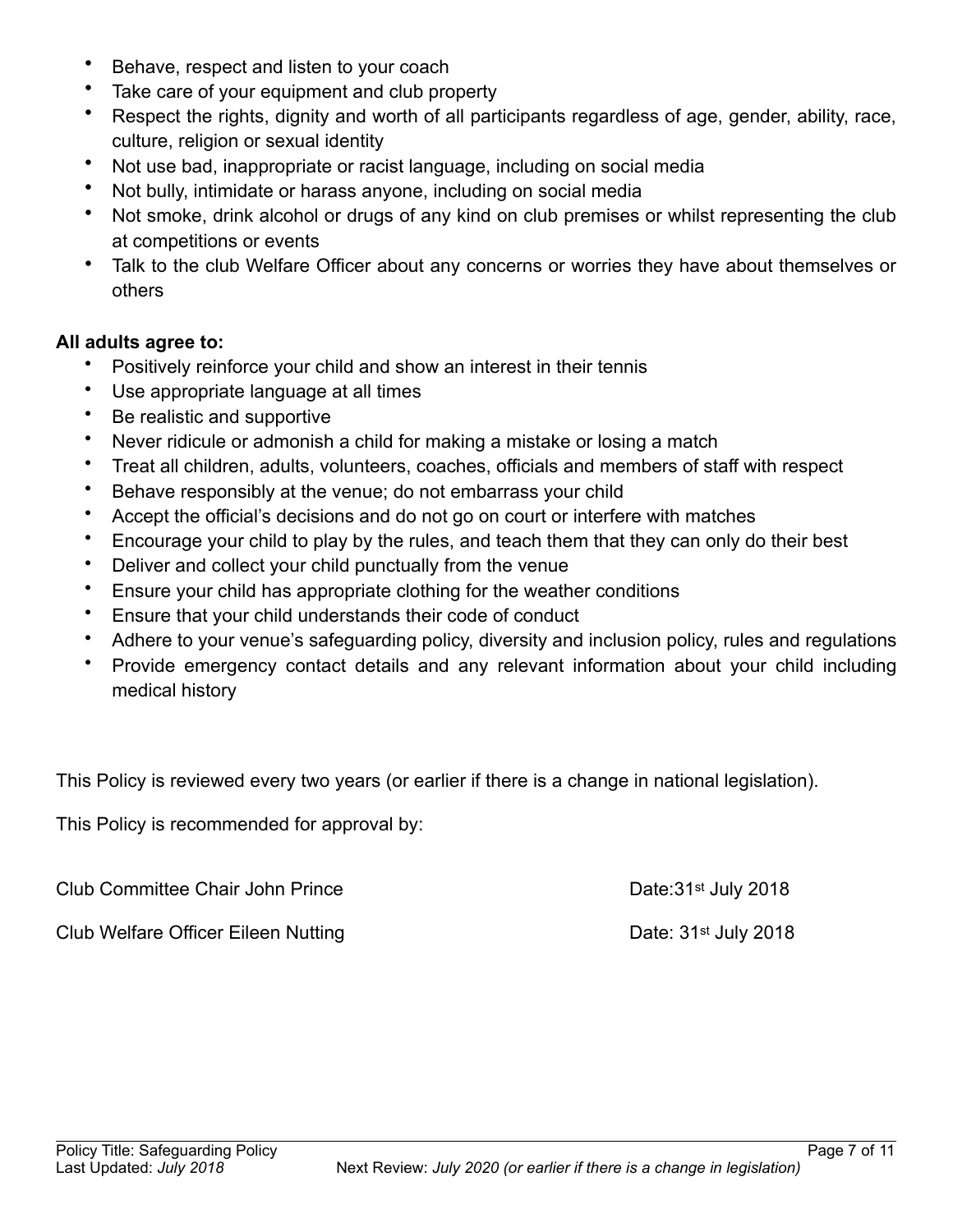# **Appendix A: Glossary of Terms**

**Safeguarding:** protecting **children** from abuse and neglect, preventing the impairment of children's health or development, ensuring that children are growing up in circumstances consistent with the provision of safe and effective care, and acting to enable all children to have the best life chances. Enabling **adults at risk** to achieve the outcomes that matter to them in their life; protecting their right to live in safety, free from abuse and neglect. Empowering and supporting them to make choices, stay safe and raise any concerns. Beginning with the assumption that an individual is best-placed to make decisions about their own wellbeing, taking proportional action on their behalf only if someone lacks the capacity to decide, they are exposed to a life-threatening risk, someone else may be at risk of harm, or a criminal offence has been committed or is likely to be committed.

### **Abuse and neglect**

**Physical abuse:** A form of abuse which may involve hitting, shaking, throwing, poisoning, burning or scalding, drowning, suffocating or otherwise causing physical harm to a child or adult at risk. Physical harm may also be caused when a parent or carer fabricates the symptoms of, or deliberately induces illness

**Sexual abuse:** Involves forcing or enticing a child or young person to take part in abuse sexual activities, not necessarily involving a high level of violence, whether or not the child is aware of what is happening. The activities may involve physical contact, including assault by penetration (for example, rape or oral sex) or non-penetrative acts such as masturbation, kissing, rubbing and touching outside of clothing. They may also include non-contact activities, such as involving children in looking at, or in the production of, sexual images, watching sexual activities, encouraging children to behave in sexually inappropriate ways, or grooming a child in preparation for abuse (including via the internet). Sexual abuse is not solely perpetrated by adult males. Women can also commit acts of sexual abuse, as can other children

**Emotional abuse:** The persistent emotional maltreatment of a child or adult at risk such as to cause severe and persistent adverse effects on their emotional development. It may involve conveying to a child/ adult at risk that they are worthless or unloved, inadequate, or valued only insofar as they meet the needs of another person; not giving them opportunities to express their views; deliberately silencing them or 'making fun' of what they say or how they communicate. It may feature age or developmentally inappropriate expectations being imposed, including interactions that are beyond a child or adult at risk's developmental capability, as well as overprotection and limitation of exploration and learning, or preventing them participating in normal social interaction. It may involve seeing or hearing the ill-treatment of another. It may involve serious bullying (including cyber bullying), causing a child or adult at risk to feel frightened or in danger, or the exploitation or corruption of children. Some level of emotional abuse is involved in all types of maltreatment of a child, though it may occur alone.

**Neglect:** The persistent failure to meet a child/ adult at risk's basic physical and/or psychological needs, likely to result in the serious impairment of their health or development. It may involve a parent or carer failing to:

- o provide adequate food, clothing and shelter (including exclusion from home or abandonment);
- $\circ$  protect a child/ adult at risk from physical and emotional harm or danger;
- o ensure adequate supervision (including the use of inadequate care-givers); or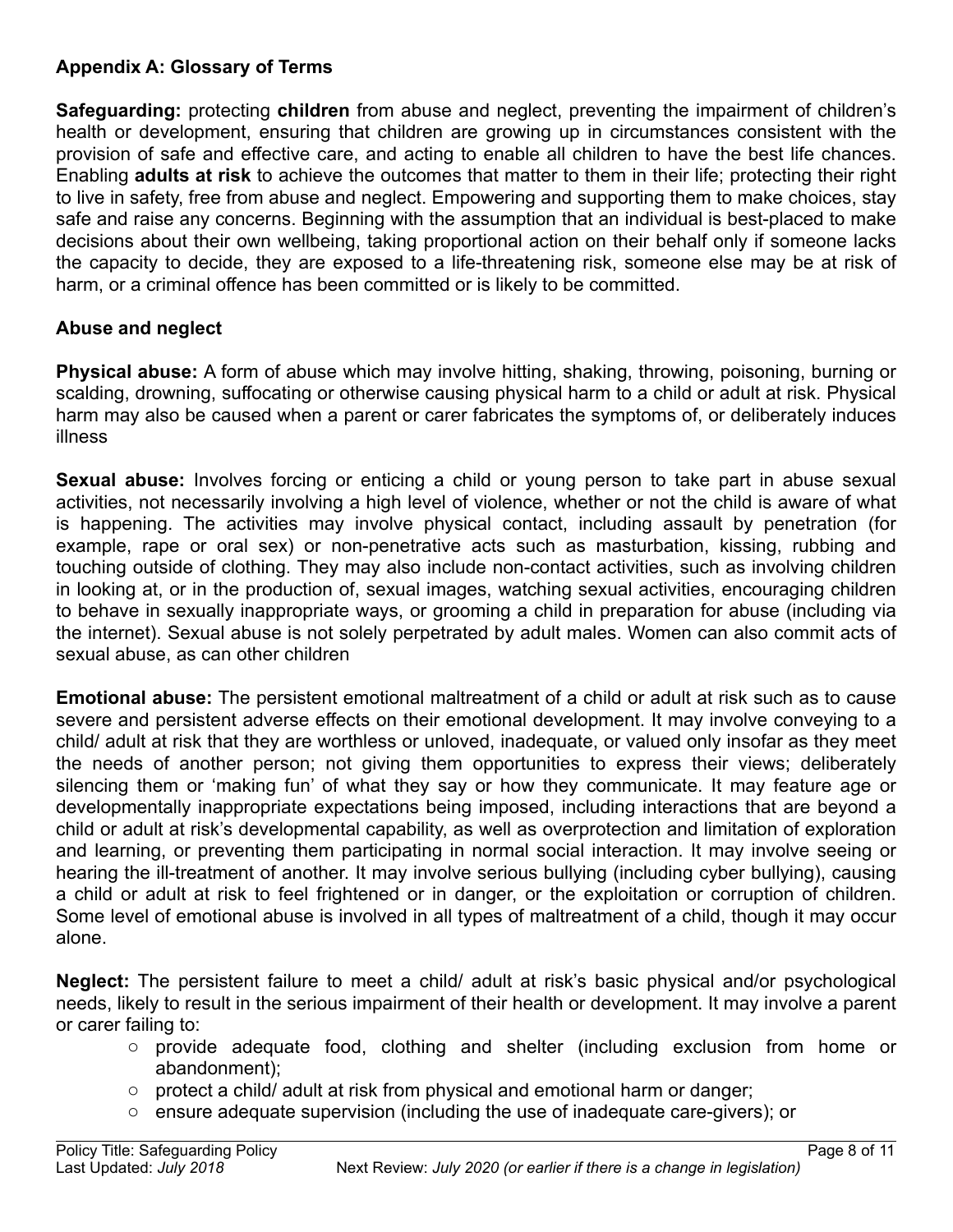o ensure access to appropriate medical care or treatment.

It may also include neglect of, or unresponsiveness to, a child's or adult at risk's basic emotional needs. Neglect may occur during pregnancy as a result of maternal substance abuse.

# **Additional examples of abuse and neglect of adults at risk**

**Financial abuse**: having money or property stolen; being defrauded; being put under pressure in relation to money or other property; and having money or other property misused.

**Discriminatory abuse**: treating someone in a less favourable way and causing them harm, because of their age, gender, sexuality, gender identity, disability, socio-economic status, ethnic origin, religion and any other visible or non-visible difference.

**Domestic abuse**: includes physical, sexual, psychological or financial abuse by someone who is, or has been a partner or family member. Includes forced marriage, female genital mutilation and honourbased violence (an act of violence based on the belief that the person has brought shame on their family or culture). Domestic abuse does not necessarily involve physical contact or violence.

**Psychological abuse:** including emotional abuse, threats of harm or abandonment, deprivation of contact, humiliation, blaming, controlling, intimidation, coercion, harassment, verbal abuse, isolation or withdrawal from services or supportive networks.

**Organisational abuse**: where the needs of an individual are not met by an organisation due to a culture of poor practice or abusive behaviour within the organisation.

**Self-neglect:** behaviour which threatens an adult's personal health or safety (but not that of others). Includes an adult's decision to not provide themselves with adequate food, clothing, shelter, personal hygiene, or medication (when indicated), or take appropriate safety precautions

**Modern slavery**: encompasses slavery, human trafficking, criminal and sexual exploitation, forced labour and domestic servitude. Traffickers and slave masters use whatever means they have at their disposal to coerce, deceive and force individuals into a life of abuse, servitude and inhumane treatment.

- A person who is being abused may experience more than one type of abuse
- Harassment, and bullying are also abusive and can be harmful
- Female Genital Mutilation (FGM) is now recognised as a form of physical, sexual and emotional abuse that is practised across the UK
- Child Sexual Exploitation is recognised as a form of sexual abuse in which children are sexually exploited for money, power or status
- Child trafficking is recognised as child abuse where children are often subject to multiple forms of exploitation. Children are recruited, moved or transported to, or within the UK, then exploited, forced to work or sold
- People from all cultures are subject to abuse. It cannot be condoned for religious or cultural reasons
- Abuse can have immediate and long-term impacts on someone's well-being, including anxiety, depression, substance misuse, eating disorders and self-destructive Conducts, offending and anti-social Conduct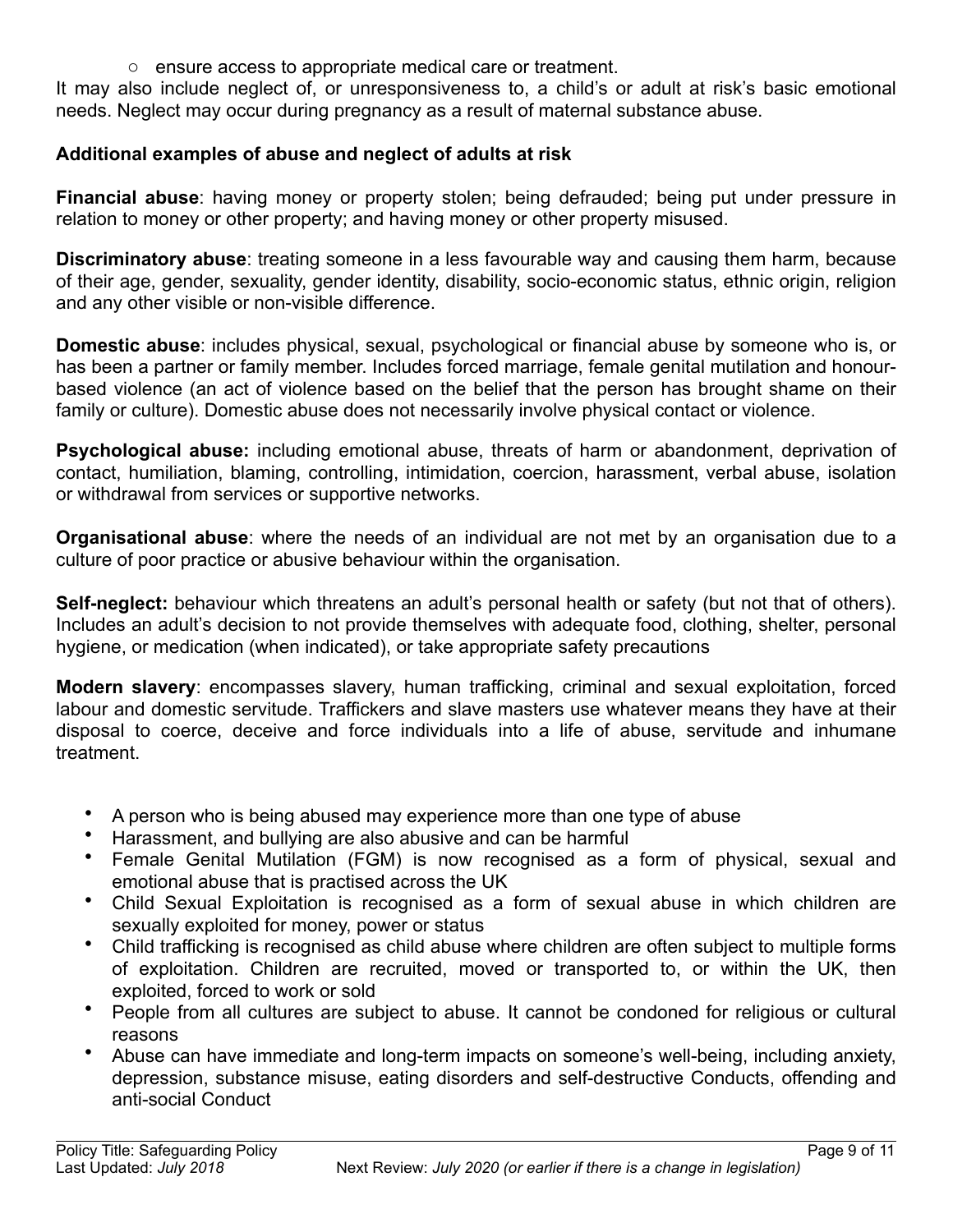• Those committing abuse are most often adults, both male and female. However, child-to-child abuse also takes place.

### **Appendix B: What to do if a disclosure from a child or adult at risk is made to you:**

- 1. **Listen** carefully and calmly to the individual
- 2. **Reassure** the individual that they have done the right thing and what they have told you is very important
- 3. **Avoid questioning** where possible, and never ask leading questions
- 4. **Do not promise secrecy**. Let the individual know that you will need to speak to the Welfare Officer/LTA Safeguarding Team because it is in their best interest. If you intend to speak to the police or social care, you should let them know this too.
- 5. **Report the concern.** In an emergency, call the police (999), otherwise talk to the Welfare Officer/LTA Safeguarding Team as soon as possible. Do not let doubt/personal bias prevent you from reporting the allegation
- 6. **Record** details of the disclosure and allegation using the LTA Reporting a Concern Form*.*  Make certain you distinguish between what the person has actually said and the inferences you may have made. Your report should be sent to the LTA Safeguarding Team within 48 hours of the incident. *If you do not have access to this document, write down the details using what you have available then sign and date it.*